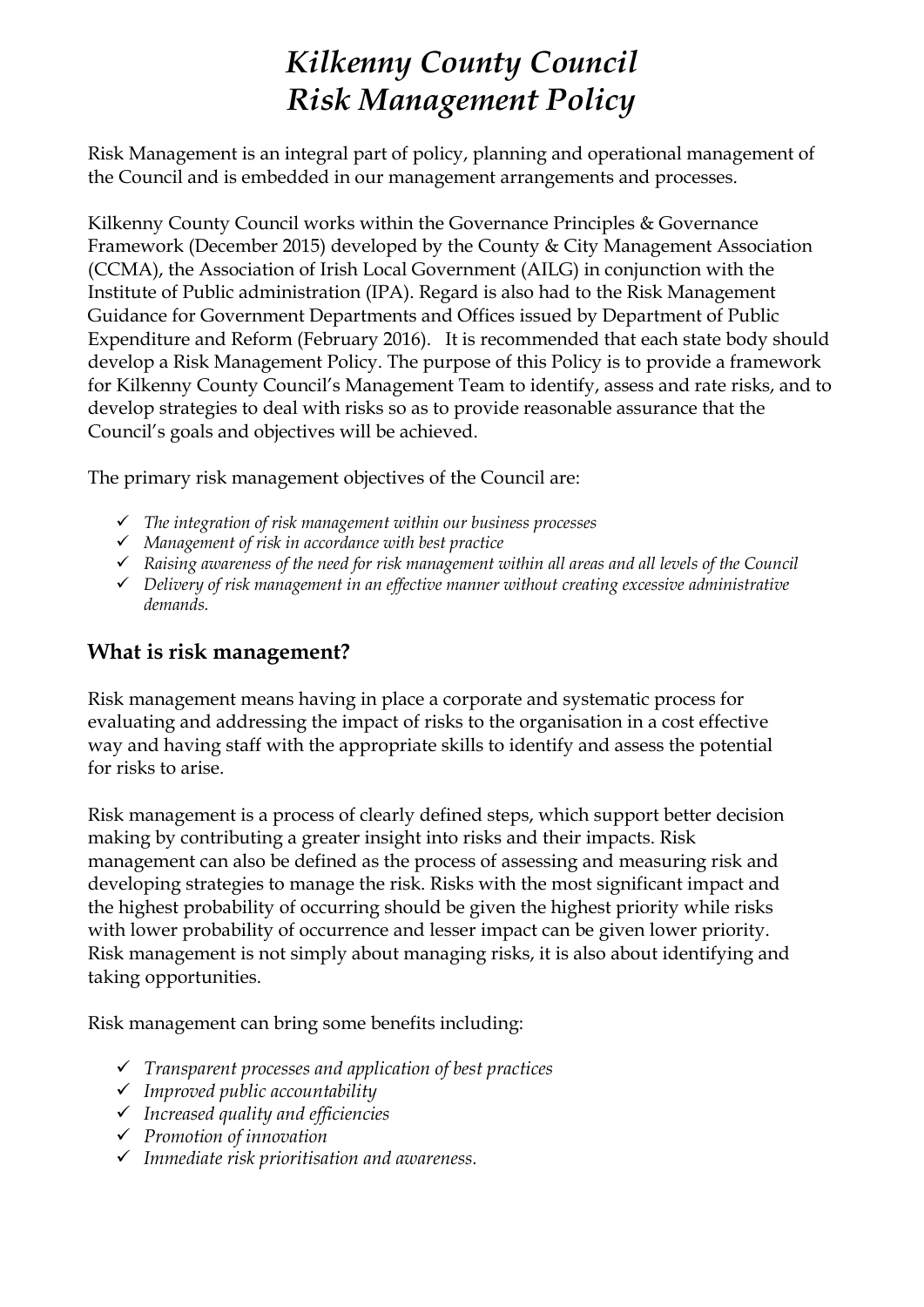# **Definitions and categorisation of risk**

Risk can be defined as the probability or threat of damage, injury, liability, loss, or any other negative occurrence that is caused by external or internal vulnerabilities, and that may be avoided or mitigated through pre-emptive actions. Risks by their nature, may or

may not occur and fall into a variety of categories.

In a general business context, the four most common risks are:

- *Financial*
- *Operational*
- *Reputational*
- *Strategic*

Kilkenny County Council has identified the following categories of risk:

- *Budgetary & Financial*
- *Communication*
- *Health & Safety*
- *Leadership*
- *Legal & Regulatory*
- *Operations/Way of Working*
- *Personnel*
- *Policy & Operational*
- *Reputation*
- *Stakeholder*
- *Strategy/Projects*
- *Technology*

## **Roles and responsibilities**

#### *Management Team*

The Management Team has responsibility for the oversight of risk management in the Council. It will ensure that risk management is an integral and on-going part of the management processes and day-to-day business of the Council and will continue to facilitate and embed risk management strategies into the management processes of the Council. The Management Team will also identify annually the high level corporate risks for the Council.

## *Directors of Service & Head of Finance*

Directors of Services and the Head of Finance have responsibility for ensuring that the Council's risk management processes are implemented within their directorates. They will ensure that control measures for risk mitigation are operating satisfactorily in their areas and that these measures are reviewed on a regular basis. They will also ensure that Risk Registers for their directorates are updated regularly.